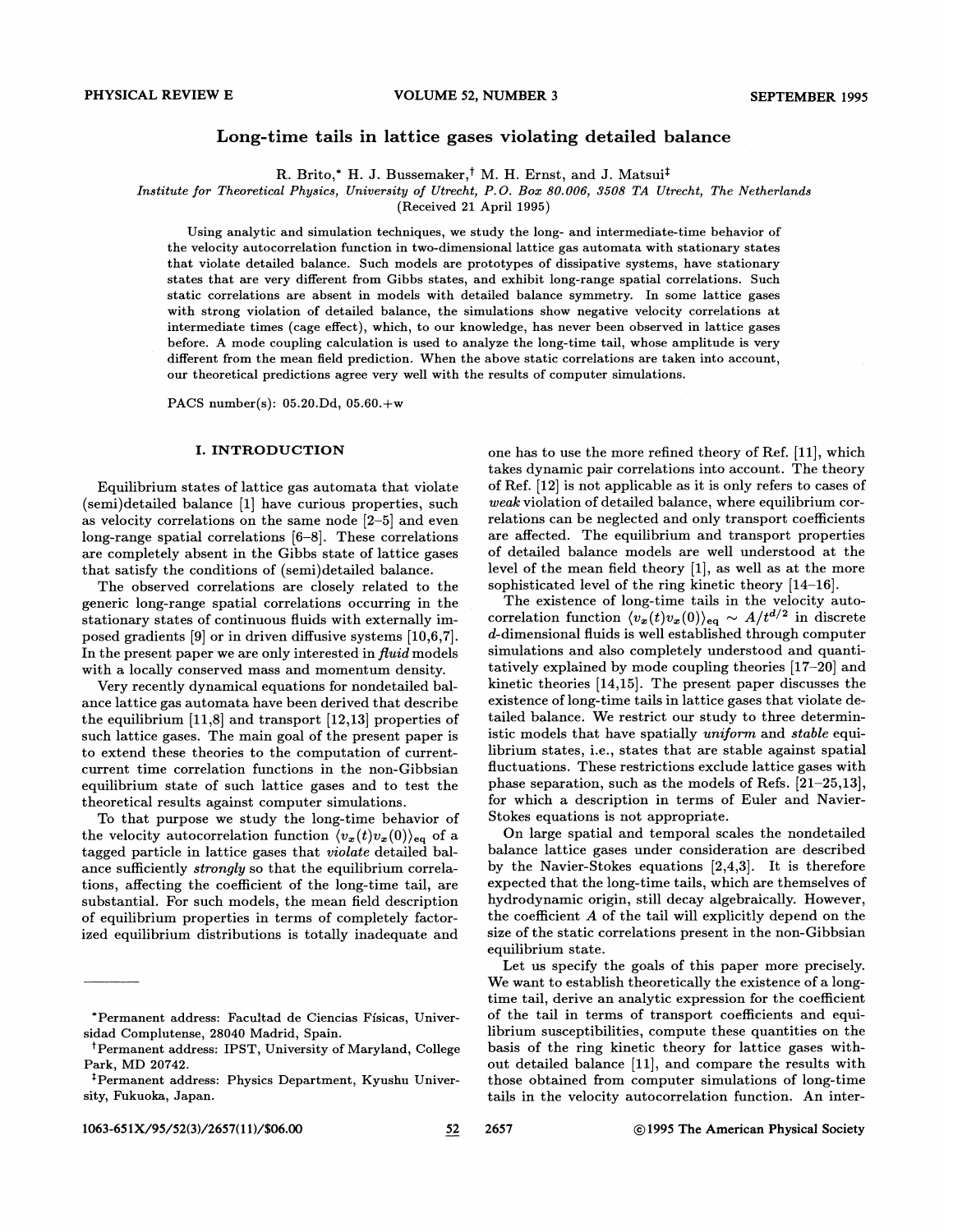esting new phenomenon, observed in some of our nondetailed balance models, is the occurrence of a cage effect, i.e., negative velocity correlations at intermediate times. The cage effect also occurs in dense classical fluids, but is completely absent in lattice gases satisfying detailed balance.

The paper is organized as follows. In Sec. II we adapt the phenomenological mode coupling theory for lattice gases [17,19] with detailed balance to those without it. Section III is devoted to a description of the microdynamics of tagged and fluid particles together with a brief recapitulation of mean field results and a short description of analytic and numerical results based on the ring kinetic theory of Ref. [11]. The mean field results for the velocity autocorrelation function and the self-diffusion coefficient are derived in the Appendix. Computer simulations of the velocity autocorrelation function, diffusion coefBcient, shear viscosity, and susceptibilities are described and analyzed in Sec. IV and compared with theoretical predictions. We conclude with a discussion in Sec. V.

## II. MODE COUPLING THEORY

In order to avoid unnecessary technicalities we restrict ourselves to two-dimensional lattice gases defined on a triangular lattice [1] with unit lattice distance, periodic boundary conditions, and  $V = L^2$  nodes. At each node, labeled r, there are six moving particle states with velocity  $c_i$   $(i = 1, 2, \ldots, 6)$  parallel to nearest-neighbor lattice vectors with  $|c_i| = c = 1$  and a single rest particle state  $(i = 0)$  with velocity  $c_0 = 0$ . Furthermore, evolution occurs at discrete times  $t = 0, 1, 2...$ .

The microstate of the system is described by the set of occupation numbers  $\{n_i(\mathbf{r}, t)\}\$ , where  $n_i(\mathbf{r}, t)$  equals unity if the state  $(r, c_i)$  is occupied at time t and vanishes if the state  $(r, c_i)$  is empty. Double occupancy is excluded (Fermi exclusion rule). The statistical properties of the equilibrium state are described in terms of the average occupation number or single-particle distribution function  $f_i$  and the pair correlation function  $G_{ij}(\mathbf{r} - \mathbf{r}'),$ defined as

$$
f_i = \langle n_i(\mathbf{r}) \rangle_{\text{eq}},
$$
  

$$
G_{ij}(\mathbf{r} - \mathbf{r}') = \langle \delta n_i(\mathbf{r}) \delta n_j(\mathbf{r}') \rangle_{\text{eq}},
$$
 (1)

where the fluctuation is  $\delta n_i(\mathbf{r}) = n_i(\mathbf{r}) - f_i$ . The dynamics or collision rules have the symmetry of the underlying lattice. Thus, on average, the equilibrium state has the same symmetry. Consequently,  $f_i = f_m$  for the moving particle states  $(i = 1, 2, ..., 6)$  and  $f_i = f_0$  for the rest particle state  $(i = 0)$ . The average node occupation is  $\rho = 6f_m + f_0.$ 

Due to the Fermi exclusion rule the self-correlation function  $(i = j, \mathbf{r} = \mathbf{r}')$  is given by

$$
G_{ii}(0) = f_i(1 - f_i). \tag{2}
$$

If the lattice gas satisfies the detailed balance condition, the equilibrium state factorizes over all one-particle states  $\{r, c_i\}$  and all on- and off-node correlations vanish. The correlation function has the diagonal form

$$
G_{ij}(\mathbf{r}) = \delta_{ij}\delta(\mathbf{r}, \mathbf{0})f_i(1 - f_i). \tag{3}
$$

However, in nondetailed balance lattice gas these correlations are nonvanishing [11].

The dynamics of the triangular lattice gases studied here are modifications of the basic seven-bit models of Refs. [1,26], with (semi)detailed balance. In the present paper the detailed balance symmetry is violated by choosing asymmetric forward and backward transition probabilities for collisions that respectively create and destroy a rest particle. The collision rules will be specified in Sec. III. For the tagged particle dynamics we use the collision rules, introduced by Frenkel and collaborators [17,18,27].

To analyze the behavior of a tagged particle we start from the Einstein formula for the coefficient of selfdiffusion D, given by  $\langle (\Delta x(t))^2 \rangle_{\text{eq}} \simeq 2Dt$  for t large, where the average is taken over an equilibrium ensemble and

$$
\Delta x(t) = x(t) - x(0) = \sum_{\tau=0}^{t-1} v_x(\tau) \tag{4}
$$

is the  $x$  component of the displacement of a tagged particle. With the help of this relation and using the stationarity of the equilibrium state, the Einstein formula for the diffusion coefficient  $D$  of a single tagged particle in a discrete space-time system can be transformed into a Green-Kubo-type formula [28], i.e.,

$$
D = \sum_{t=1}^{\infty} \langle v_x(t)v_x(0) \rangle_{\text{eq}} + \frac{1}{2} \langle v_x^2(0) \rangle_{\text{eq}}.
$$
 (5)

In the context of lattice gases the microscopic velocity of the tagged particle is most conveniently expressed in terms of the occupation number  $\overline{n}_i(\mathbf{r}, t)$ . This occupation number takes the value unity if the tagged particle is in state  $(r, c_i)$  at time t and vanishes elsewhere,

$$
v_x(t) = \sum_{\mathbf{r},i} c_{ix} \overline{n}_i(\mathbf{r},t).
$$
 (6)

Consequently,  $\sum_{\mathbf{r}, i} \overline{n}_i(\mathbf{r}, t) = 1$ . Moreover, the equilibrium distribution of the tagged particle is

$$
\overline{f}_i \equiv \langle \overline{n}_i(\mathbf{r}) \rangle_{\text{eq}} = f_i/N \tag{7}
$$

because the tag is on any of the  $N = \sum_{\mathbf{r}, i} n_i(\mathbf{r}, t)$  fluid particles with equal probability.

To derive the long-time tail of the velocity autocorrelation function we refer to the mode coupling derivation of Ref. [19] and indicate only where differences occur due to the violation of detailed balance. To start, we write the velocity autocorrelation function in the coarse grained form, where the tagged particle velocity is expressed as a product of tagged particle density times average flow Geld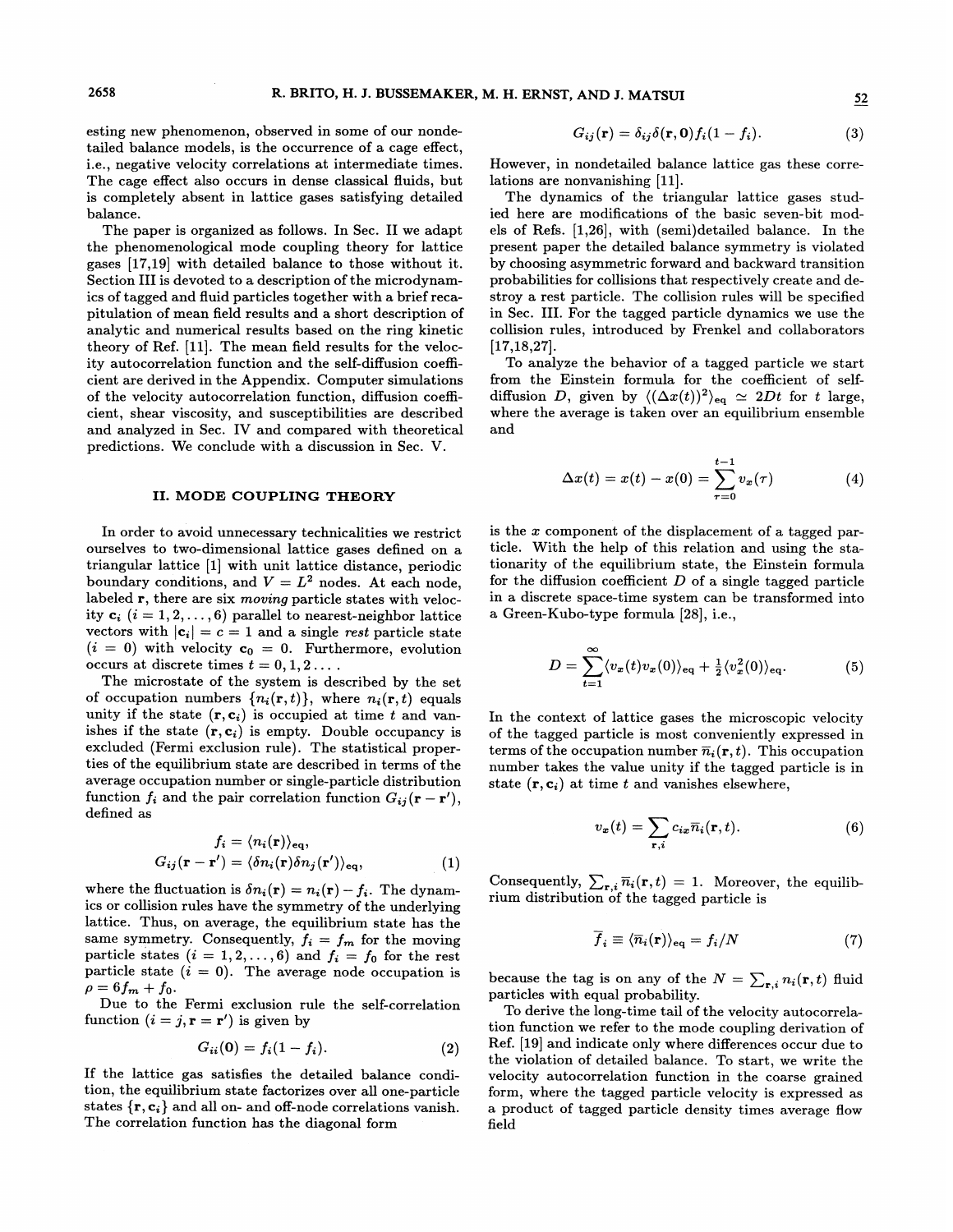$$
\langle v_x(t)v_x(0)\rangle_{\text{eq}} \equiv \frac{f_m}{N} \sum_{\mathbf{r},i} \sum_{\mathbf{r}_0,j_0} c_{xj_0} c_{xi} \langle \overline{n}_i(\mathbf{r},t)\rangle_s
$$

$$
\simeq \frac{f_m}{N} \sum_{r_0,j_0} c_{xj_0} \sum_{r} u_x(\mathbf{r},t) P(\mathbf{r},t). \tag{8}
$$

Here the average  $\langle \rangle_s$ , defined by the first equality, is taken over a special nonequilibrium ensemble, which is conditioned on the tagged particle being in a moving state  $(r_0, c_{j_0})$  at the initial time. The probability for this to happen is  $\overline{f}_{j_0} = f_m/N$ , which explains the overall factor in front of  $(8)$ .

In mode coupling theories the time dependence of the probability distribution  $P(\mathbf{r}, t) = \sum_i \langle \overline{n}_i(\mathbf{r}, t) \rangle_s$  of the tagged particle, as well as the local fluid velocity  $\mathbf{u}(\mathbf{r}, t) = (1/\rho) \sum_i \mathbf{c}_i \langle n_i(\mathbf{r}, t) \rangle_s$  in the special initial ensemble, is calculated from the macroscopic equations. This yields, for the Fourier components of tagged particle density and the flow field whose dominant contribution comes from its transverse component,

$$
\widehat{P}(\mathbf{q},t) \simeq \exp(-Dq^2t)\,\widehat{P}(\mathbf{q},0),\n\widehat{\mathbf{u}}_{\perp}(\mathbf{q},t) \simeq \exp(-\nu q^2t)\,\widehat{\mathbf{u}}_{\perp}(\mathbf{q},0),
$$
\n(9)

where  $\nu$  is the shear viscosity of the lattice gas.

The only difference with the derivation in Ref. [19] is that the initial value of the flow field, calculated in the special initial ensemble  $\langle \ \rangle_s$ , contains spatial correlations, i.e.,

$$
\mathbf{u}(\mathbf{r},0) = \frac{1}{\rho} \sum_{i} \mathbf{c}_{i} \langle \delta n_{i}(\mathbf{r},0) \rangle_{s} = \sum_{i} \mathbf{c}_{i} G_{ij}(\mathbf{r}-\mathbf{r}_{0})/(\rho f_{m}),
$$
  
\n
$$
P(\mathbf{r},0) = \delta(\mathbf{r},\mathbf{r}_{0}).
$$
\n(10)

In fact, this initial condition is identical to the one used in the original derivation of the long-time tail [29] in continuous fluids, where  $\mathbf{u}(\mathbf{r},0)$  also contains the equilibrium correlation function. With the help of these results, the velocity autocorrelation function simplifies to

$$
\langle v_x(0)v_x(t) \rangle_{\text{eq}} \simeq \left(\frac{V}{\rho N}\right) \frac{1}{V} \sum_{\mathbf{q}} e^{-(\nu + D)q^2 t} \times \sum_{ij} \hat{q}_{\perp x}(\hat{\mathbf{q}}_{\perp} \cdot \mathbf{c}_i) c_{jx} \hat{G}_{ij}(\mathbf{q})
$$

$$
= \frac{1}{2} \frac{\chi_{\perp}}{\rho^2} \frac{1}{V} \sum_{\mathbf{q}} e^{-(\nu + D)q^2 t} . \tag{11}
$$

To obtain the second line we have averaged over the equivalent directions  $x$  and  $y$  and we have introduced the transverse susceptibility

$$
\chi_{\perp} = \lim_{\mathbf{q} \to 0} \sum_{i,j} \mathbf{c}_{\perp i} \mathbf{c}_{\perp j} \widehat{G}_{ij}(\mathbf{q}) \equiv \lim_{\mathbf{q} \to 0} \langle c_{\perp} | \widehat{G}(\mathbf{q}) | c_{\perp} \rangle, \quad (12)
$$

where  $c_{\perp} = \mathbf{c} \cdot \hat{\mathbf{q}}_{\perp}$  with  $\hat{\mathbf{q}}_{\perp}$  a unit vector perpendicular to  $\hat{\mathbf{q}} = \mathbf{q}/q$ . We observe that the second-rank tensor field in  $(11)$ 

 $\cdot$ 

$$
|\mathbf{c}| \widehat{G}(\mathbf{q}) |\mathbf{c}\rangle \equiv \sum_{i,j} \mathbf{c}_i \mathbf{c}_j \widehat{G}_{ij}(\mathbf{q}) = \hat{\mathbf{q}} \hat{\mathbf{q}} \chi_l(\mathbf{q}) + \hat{\mathbf{q}} \perp \hat{\mathbf{q}} \perp \chi \perp(\mathbf{q})
$$
\n(13)

contains in general the longitudinal susceptibility  $\chi_l(q)$ and transverse  $\chi_{\perp}(\mathbf{q})$  as two independent scalar fields. If the system is invariant under a discrete group of lattice symmetries, these fields depend on the vector q. If the system would be isotropic, then the susceptibilities would depend only on the magnitude  $q = |q|$ . In evaluating the q sum for a large system, we use the replacement

$$
\frac{1}{V} \sum_{\mathbf{q}} \rightarrow \frac{v_0}{(2\pi)^2} \int_{1\mathrm{BZ}} d\mathbf{q},\tag{14}
$$

where  $v_0 = \frac{1}{2}\sqrt{3}$  is the volume of the unit cell of the triangular lattice. The dominant long-time behavior of (ll) is determined by the long-wavelength modes with  $|{\bf q}|\ll 1$ . Therefore we may replace the q integral over the first Brillouin zone in by an integral over all q space as in (14). By evaluating the resulting Gaussian integral, the final result for the long-time behavior of the velocity autocorrelation function in lattice gases without detailed balance is

$$
\langle v_x(0)v_x(t)\rangle_{\text{eq}} \simeq \left(\frac{\chi_{\perp}}{2\rho^2}\right) \frac{v_0}{4\pi (D+\nu)t},\tag{15}
$$

with the initial condition  $\langle v_x^2(0)\rangle_{\text{eq}} = 3f_m/\rho$ . For the normalized velocity autocorrelation function with  $\phi(0)$  = 1, we have

$$
\phi(t) \equiv \frac{\langle v_x(t) v_x(0) \rangle_{\text{eq}}}{\langle v_x^2(0) \rangle_{\text{eq}}} \simeq \chi_{\perp} \left( \frac{v_0}{6f_m \rho} \right) \frac{1}{4\pi (D + \nu)t}.
$$
 (16)

In lattice gases obeying (semi)detailed balance the occupations of difFerent velocity states at the same or different sites of the lattice are statistically uncorrelated  $\langle \delta n_i(\mathbf{r}) \delta n_j(\mathbf{r'}) \rangle_{\text{eq}} = \delta_{ij} \delta(\mathbf{r}, \mathbf{r'}) f_i(1 - f_i)$  and the coefficient in Eq. (16) reduces to  $\chi_{\perp} = 3f(1-f)$ , where  $f = f_m = f_0 = \rho/7$ . The long-time tail for a model with detailed balance becomes then

$$
\phi(t) \simeq \left(\frac{1-f}{2\rho}\right) \frac{v_0}{4\pi (D+\nu)t},\tag{17}
$$

with the initial condition  $\langle v_x^2(0) \rangle_{\text{eq}} = 3/7$ . This is the result for lattice gases first obtained by Frenkel and Ernst [17].

The coefficient of the long-time tail in Eq. (16) contains equilibrium quantities such as the density of moving particles  $f_m$  and the transverse susceptibility  $\chi_{\perp}$ , as well as the transport coefficients of shear viscosity  $\nu$  and selfdiffusion D. To analyze the mode coupling prediction (16) we briefly review in Sec. III the relevant mean field result and quote a theoretical result for the susceptibility, which presents a correction to mean field theory based on ring kinetic theory.

The approach taken in the present paper is to measure the quantities on the right-hand side of Eq. (16) in independent computer simulations, which will be described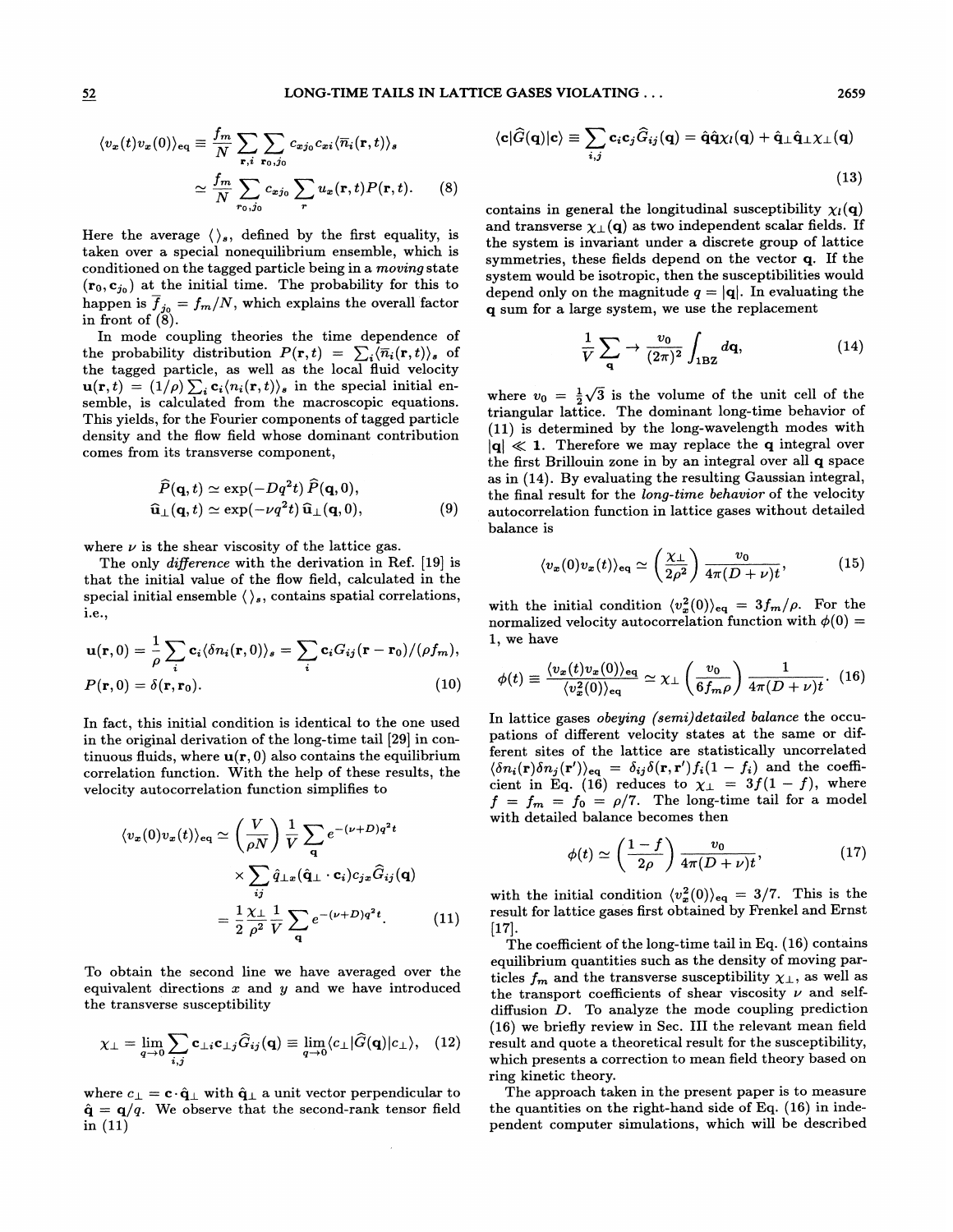in Sec. IV. However, as the measurements of the susceptibilities are very noisy, reaching acceptable statistical accuracy is very time consuming (see Sec. IV). Therefore we also use a theoretical result for the susceptibility in nondetailed balance models, which has been derived in Ref. [8]. Simulations of the susceptibility have only been performed for a few test points.

## III. MICROSCOPIC THEORY

For a description of the time evolution of lattice gases we refer to  $[1]$ . The time evolution of the system consists of strictly local (zero range) collisions, followed by free propagation. The microdynamical equation for the time evolution of the occupation numbers can be written as

$$
n_i(\mathbf{r} + \mathbf{c}_i, t+1) - n_i(\mathbf{r}, t) = I_i[n(\mathbf{r}, t)].
$$
 (18)

All occupation numbers refer to precollision states. The nonlinear collision term  $I_i[n]$  describes *p*-tuple collisions  $(p = 2, 3, \ldots, 6)$ , defined in terms of a transition probabilities  $A_{s\sigma}$  for an input state  $s = \{s_i(\mathbf{r}, t), i = 0, 1, \ldots, 6\}$ to an output state  $\sigma = {\sigma_i(\mathbf{r},t)}$  at the same node r. Here s and  $\sigma$  represent the set of occupation numbers at node r.

The collisions are specified in terms of the transition matrix  $A_{s\sigma}$ , with normalization  $\sum_{\sigma} A_{s\sigma} = 1$ , which only allows collisions that conserve mass and momentum. The probabilities  $A_{s\sigma} = \{Q, R, V, W\}$  for collisions with  $s \neq \sigma$ in the three nondetailed balance models discussed in this paper are defined in Fig. 1. The colliding configurations are identical to those of the basic seven-bit model of Ref. [26], but the transition probabilities are different. For every input state there are at most two alternative output states with equal probability. By choosing one of the two alternatives at even and one at odd times, the stochastic models can also be implemented as deterministic ones (cf. Ref. [26]). Note that all three models are self-dual, i.e., invariant under exchange of particles and holes.

Lattice gas automata satisfying the semidetailed balance conditions  $\sum_{s} A_{s\sigma} = 1$  or the detailed balance conditions  $A_{s\sigma} = A_{\sigma s}$  have a Gibbsian equilibrium state without any velocity or spatial correlations [1,5]. In the present models there are at most two different output states for any input state; therefore the semi-detailed balance conditions, combined with the normalization  $\sum_{\sigma} A_{s\sigma} = 1$ , coincide with the detailed balance conditions. All models discussed in this paper violate the (semi) detailed balance conditions.

## B. Mean field theory

We briefly recall the necessary results from mean field theory for nondetailed balance models. The Boltzmann or mean field approximation is obtained by using the Stosszahl ansatz in which p-particle distribution functions are factorized into products of  $f_i$ 's. Consequently, an average of products  $\langle I_i[n] \rangle$  is replaced by a product of averages  $I_i[f]$ . The resulting equation is the nonlinear lattice Boltzmann equation [2,4,5]

$$
f_i(\mathbf{r} + \mathbf{c}_i, t+1) - f_i(\mathbf{r}, t) = I_i[f(\mathbf{r}, t)].
$$
 (19)

The nonlinear collision term  $I_i[f]$  is a polynomial of degree 7 in the  $f_i$ 's. The equilibrium solution  $f_i(\mathbf{r}, \infty) = f_i$ for a spatially uniform equilibrium state is obtained by solving Eq. (19) for its stationary solution

**A.** Collision rules 
$$
I_i[f] = 0.
$$
 (20)

Because the equilibrium solution has the spatial symmetry of the underlying lattice,  $f_i = f_m$  for moving particles  $(i = 1, 2, \ldots, 6)$  and  $f_0$  for rest particles. For a given density  $\rho = 6f_m + f_0$ , one has to solve a single polynomial of degree 7 in  $f_0$ . This can easily be done numerically, using the iterative method of Ref. [5]. The results are shown in Fig. 2.

The basic distinction between the three types of models is the sign of the slope of  $f_0(\rho)$ . At low densities, model I has on average a deficit of rest particles because



FIG. 1. Collision rules or transition probabilities for the three models used in this paper. Symmetric collisions do not change the number of rest particles and preserve the lattice symmetries. The asymmtric collisions are described by transition probabilities  $A_{s\sigma} = \{Q, R, V, W\}$ . The triplet of numbers in the left and right columns stands for the number of particles; the  $x$  momentum and  $y$  momentum of the configuration are as introduced in [26].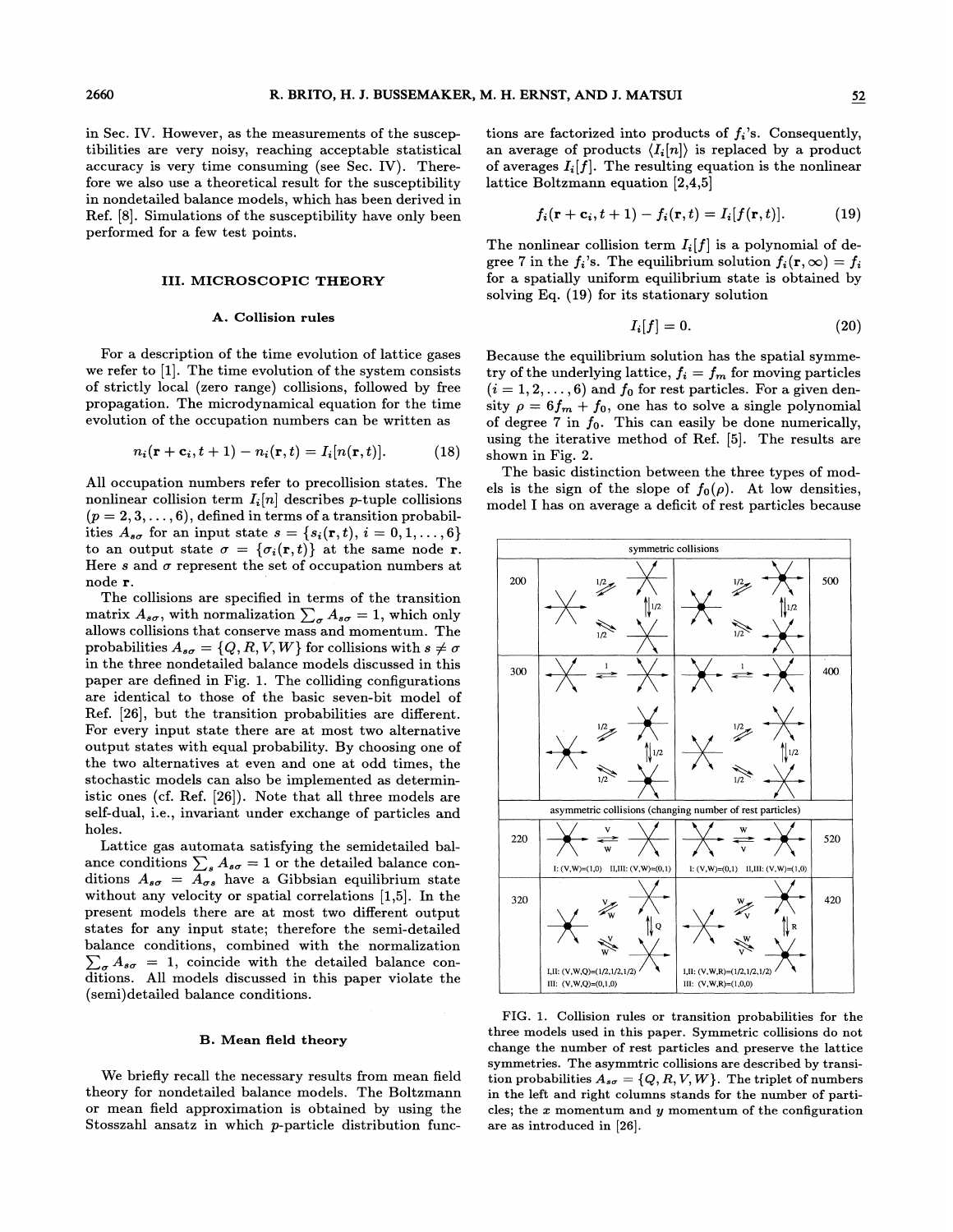

FIG. 2. Average populations of rest  $(f_0)$  and moving  $(f_m)$ particles versus the reduced density  $\rho^* = \rho/7$ . The circles represent the results for the average occupations of rest particles obtained in simulations. Solid lines are the mean field predictions for densities of rest particles and dashed lines for moving particles. Finally, dotted lines are the occupation numbers for (semi)detailed balance models  $f_0 = f_m = \rho^*$ . Note the strong deviations from mean field in models II and III.

the binary collision (220) in Fig. 1 converts rest particles into moving particles. In models II and III the binary collision (220) is reversed and there is an excess of rest particles. This effect is even stronger in model III than in model II because at low densities the collisions (220) and (320) both convert moving particles into immobilized rest particles, which no longer participate in the dynamics. At the lowest densities models II and III do not reach a stationary state. By self-duality, the same applies at the highest densities. Furthermore, in model III the spatially uniform equilibrium state appears to be stable only in the density range 2.35  $\lt \rho^*$   $\lt$  4.65. For densities outside that interval the sound damping constant is negative and unstable modes drive the system to phase separation [24,30]. The phenomenon of phase separation in lattice gases has recently been reviewed in Ref. [31]. Here we restrict ourselves to stable uniform states. In models I and II the sound damping constant is positive for all densities and uniform states are stable for all values of  $\rho^*$ .

To study nonequilibrium properties we linearize the  $\rm{lattice~Boltzmann~equation}$   $\rm{(19)}$  around the uniform equilibrium state  $f_i(\mathbf{r}, t) = f_i + \delta f_i(\mathbf{r}, t)$  by making a Taylor expansion of the collision term in (19) and using  $I_i[f] = 0$ for the stationary solution, i.e.,

$$
I_i(f+\delta f)=\sum_{j=0}^6\Omega_{ij}(f)\delta f_j(\mathbf{r},t)+O((\delta f)^2). \qquad (21)
$$

This equation defines the linearized Boltzmann collision operator  $\Omega_{ij}(f)$ , which is a nonsymmetric matrix. Its matrix elements can be evaluated numerically using the

equilibrium distribution function  $f_i$ , obtained from  $(20)$  $(see [5]).$ 

Starting from the lattice Boltzmann equation, there exist many diferent methods to calculate the kinetic pressure, speed of sound, and transport properties for our models, such as the Chapman-Enskog method, or some equivalent multitime scale expansion [1], or by determining the relaxational modes of the linearized lattice Boltzmann equation [32]. Following these standard methods one finds, for the shear viscosity in mean field approximation,

$$
\nu = \frac{1}{4} \left( \frac{1}{\omega_{\nu}} - \frac{1}{2} \right) = \frac{1}{8} \left( \frac{1}{\Omega_{12} - \Omega_{14}} - 1 \right), \quad (22)
$$

where  $-\omega_{\nu}$  is an eigenvalue of the linearized Boltzmann collision operator  $\Omega$ . This eigenvalue has been expressed in terms of matrix elements  $\Omega_{ij}$ . The numerical value of  $\nu$  is shown in Fig. 3.

#### C. Transverse susceptibility

We consider the pair correlation function. In the Boltzmann approximation all correlations  $G_{ij}(\mathbf{r})$  between different nodes are neglected, as well as all correlations between diferent velocity channels on the same node. Only the diagonal part of the correlations as induced by the Fermi exclusion rule is kept in Boltzmann approximation, i.e.,



FIG. 3. Transport coefficients (diffusion coefficient D and viscosity  $\nu$ ) versus the reduced density  $\rho^*$ . Circles represent the simulated values for the diffusion coefficient, obtained by integration of the velocity autocorrelation function, while the solid line is the mean field prediction for D. Squares are the simulated viscosities measured through the decay of a shear wave. Dotted lines are the mean field values for  $\nu$ . In model III, with the strongest violation of the semidetailed balance condition, the deviations are the largest.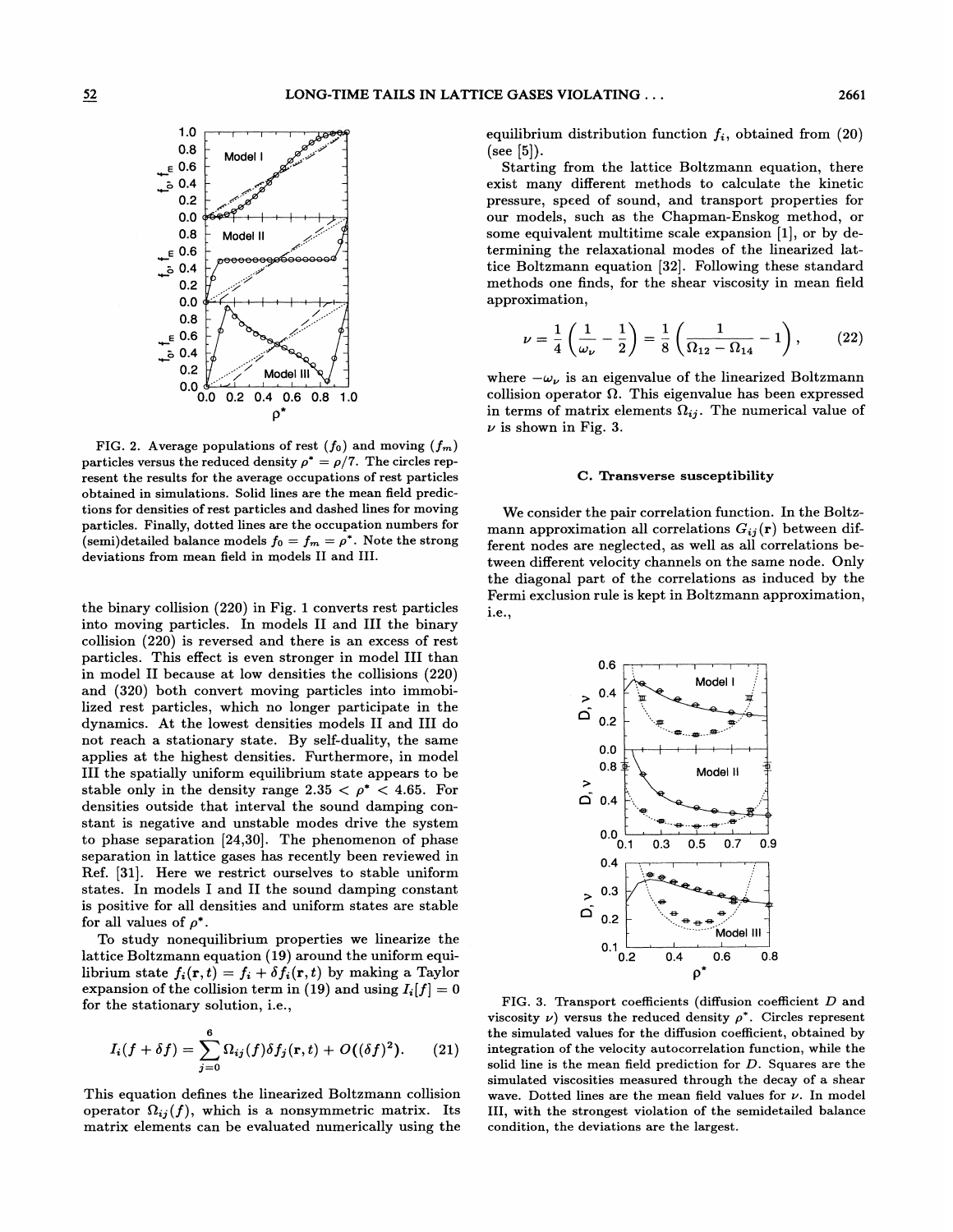$$
G_{ij}(\mathbf{r}) \simeq G^{(d)}(\mathbf{r}) \equiv \delta_{ij}\delta(\mathbf{r},\mathbf{0})f_i(1-f_i), \qquad (23)
$$

where  $f_i$  is the stationary single-particle distribution function. This result is exact for lattice gases satisfying detailed balance [compare Eq. (3)]. The above result enables us to calculate the susceptibility in mean field approximation as

$$
\chi_{\perp}^{0} = \langle c_{\perp} | \widehat{G}^{(d)}(\mathbf{q}) | c_{\perp} \rangle = 3 f_{m} (1 - f_{m}), \qquad (24)
$$

where  $G_{ij}(\mathbf{q})$  is the Fourier transform of  $G_{ij}(\mathbf{r})$  in (23).

In our analysis of the long-time tail (16) we will also use a recent theoretical result, which has been calculated from ring kinetic theory of Ref. [8]. It reads

$$
\Delta \chi_{\perp} = \chi_{\perp} - \chi_{\perp}^0 = -\frac{12}{\nu} \left( \nu + \frac{1}{8} \right)^2 \Omega_{13}^{20}(f), \qquad (25)
$$

where  $\nu$  is the shear viscosity and  $\Omega_{13}^{20}(f)$  is a matrix element of the transition matrix  $A_{s\sigma}$ , explicitly defined in Ref. [8], that can be evaluated numerically once the stationary solution to the Boltzmann equation (20) is known.

In fact, the matrix elements  $\Omega_{ij}^{20}(f)$  represent the amount of on-node  $(i, j)$  correlations created in a single collision and vanish in lattice gases without violation of detailed balance. The magnitude of a typical matrix element is a measure for the degree of violation of detailed balance. Table I shows the element  $\Omega_{13}^{20}$  for the different models I, II, and III at different densities, ordered in increasing degree of detailed balance violation.

## IV. SIMULATIONS

### A. Transport properties

According to the mode coupling analysis of Sec. II, the long-time behavior of the velocity autocorrelation function contains two static quantities —the density of moving particles  $f_m$  and the transverse susceptibility  $\chi_{\perp}$ —as well as two transport coefficients—the diffusion coefficient  $D$ of the tagged particle and the shear viscosity  $\nu$  of the

TABLE I. Element  $\Omega_{13}^{20}(f)$  for some values of the density  $\rho^*$  for the models used in this paper.

| Model | $\rho^*$ | $\Omega^{20}_{13}$ |
|-------|----------|--------------------|
| Ι     | 0.2      | $+0.002423$        |
|       | 0.3      | $+0.002366$        |
|       | 0.4      | $+0.000857$        |
|       | 0.5      | $+0.000000$        |
| П     | 0.2      | $-0.003983$        |
|       | 0.3      | $-0.004164$        |
|       | 0.4      | $-0.001521$        |
|       | 0.5      | $+0.000000$        |
| ш     | 0.2      | $+0.001154$        |
|       | 0.3      | $+0.011521$        |
|       | 0.4      | $+0.025192$        |
|       | 0.5      | $+0.031250$        |
|       |          |                    |

lattice gas fluid. These quantities can be obtained from independent computer simulations.

The viscosity  $\nu$  is measured from the decay of macroscopic shear waves; the self-diffusion coefficient  $D$  is obtained from (5) by summing the velocity autocorrelation function to the required time. The average occupation numbers  $\{f_0, f_m\}$  are obtained by simple counting, after equilibrium has been reached. The susceptibility can in principle be obtained by measuring the small wave number limit of the structure factor, which is the Fourier transform of the pair correlation function  $G_{ij}(\mathbf{r})$ .

Simulating the macroscopic decay of a shear wave is a nonequilibrium simulation, which requires a different initialization. We use a method described in detail by Gerits *et al.* [25]. We choose a fixed wave vector  $q = (0, 2\pi/\lambda)$ with  $\lambda = \frac{1}{2}L\sqrt{3}$  in the triangular lattice, which is perpendicular to a lattice vector  $c_1$  (x axis). We need to set up a transverse momentum field  $\hat{g}_{\perp}(\mathbf{q}, 0)$ , which decays as  $\hat{g}_{\perp}(\mathbf{q}, t) = \hat{g}_{\perp}(\mathbf{q}, 0) \exp(-\nu q^2 t)$ . This can be done as follows. For a given density  $\rho$  we start from the occupation numbers  $\{f_0, f_m\}$  obtained by solving the nonlinear stationary Boltzmann equation (20). The result is shown in Fig. 2. The rest particles are distributed uniformly over all nodes with expected occupation  $f_0$ . The moving particle channels  ${c_1, c_2, c_6}$  are filled with probability  $(f_m + a \sin q_y)$  and the channels  $\{c_3, c_4, c_5\}$  are filled with probability  $(f_m - a \sin q_y)$ . Thus the density on the lattice has the constant value  $\rho = 6f_m + f_0$ , but we have created an initial shear wave  $\widehat{g}_{\perp}(\mathbf{q},0) = 4a \sin q_y$ . We have chosen a sufficiently small (here  $a = 0.2$ ) so that no significant nonlinear effects could be observed in the decay.

The above initial state is chosen to get as close as possible to a nonequilibrium state in which the sinusoidal wave can be considered. as a small disturbance away from the correlated stationary state. The simulations were carried out on systems of linear dimension  $L = 256$  and the exponential decay  $\exp(-\nu q^2 t)$  was typically fitted over a time interval from  $t = 1000$  to 3000. As mentioned before, we have to wait some time steps (1000 in this case) before performing any measurements, so correlations have been built up. The number of runs was 20 at any given density.

The simulation results for models I and II are shown in Fig. 3. At intermediate densities  $(0.35 < \rho^* < 0.65)$  the simulated  $\nu$  in models I and II is very close to its mean field prediction  $\nu$  in Eq. (22). However, at lower densities the deviation increases to  $10\%$  (model I) and  $22\%$  (model II) at  $\rho^* = 0.3$  and 0.7 and to 17% (model I) and 16% (model II) at  $\rho^* = 0.2$  and 0.8. Deviations on the same order of magnitude have been observed [25] in the sevenbit detailed balance model introduced by d'Humieres and Lallemand [26] and have been quantitatively explained by ring kinetic theory [16).

However, in model III the behavior is quite different. At the densities studied in the range  $(0.35 < \rho^* < 0.65)$ of the stable uniform equilibrium states, the measured viscosities are substantially larger than the mean field (MF) prediction; for instance,  $\nu = 0.186 \pm 0.008$  (the MF) prediction is 0.161) at  $\rho^* = 0.5$  and  $\nu = 0.219 \pm 0.008$ (the MF prediction is 0.183) at  $\rho^* = 0.4$  and 0.6.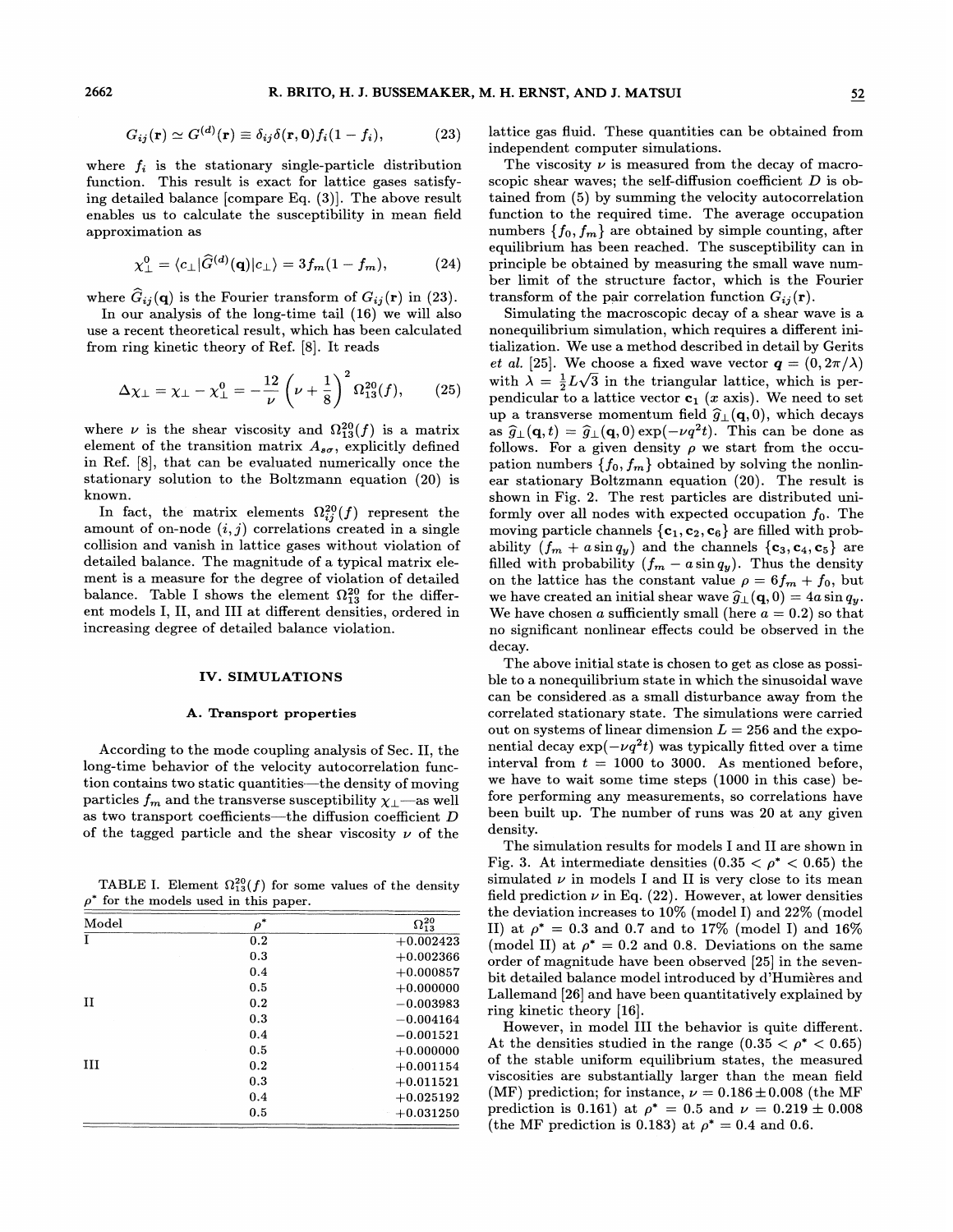One may raise the question whether the viscosity, measured in the macroscopic relaxation experiments, is indeed the linear viscosity, in particular, in model III with its narrow density range of stable equilibrium states where the sound damping constant is small compared to that in models I and II. Consequently, sound wave disturbances decay only slowly and it may be dificult to separate linear and nonlinear effects.

In order to test whether the measured viscosities are strictly linear, we have made an independent measurement of the viscosity by using the following method. We study the average decay of spontaneous Huctuations in the transverse momentum density  $\widehat{g}_{\perp}(\mathbf{q}, t)$  around the stationary state, described by the hydrodynamic correlation function  $F_{\perp}(\mathbf{q}, t) = (1/V) \langle g_{\perp}(\mathbf{q}, t) g_{\perp}(-\mathbf{q}, t) \rangle_{\text{eq}}$ . In the long-wavelength limit  $q \to 0$  this function decays as  $F_{\perp}(\mathbf{q}, t) \simeq \chi_{\perp}(\mathbf{q}) \exp(-\nu q^2 t).$ 

In general, the statistical accuracy in measuring time correlations in lattice gases at small  $q$  is very low [33,34], and therefore the measurements of  $F_{\perp}({\bf q},{\bf t})$  are very time consuming. Therefore, we have used this method only in model III, and only at four densities  $(\rho^* = 0.35, 0.4, 0.45,$ and 0.5) in the stable regime. The results are consistent with the data obtained from shear wave relaxation experiments. The Huctuation measurements take too much time to be of much practical value. The simulation of  $F_{\perp}(\mathbf{q}, t)$  for a system of linear dimension  $L = 256$  at density  $\rho^* = 0.5$  and wave number  $q \simeq 0.227$  required for 75 runs takes approximately 90 h of CPU on a DECalpha workstation. However, the large deviations be- tween measured and mean field values of transport coefficients are not disturbing. In principle, the "short time" or "bare" transport coefficients entering in the mode coupling derivation of Sec. II contain also corrections coming from correlated ring collisions. Such ring corrections to transport coefficients are only available for lattice gases obeying detailed balance [16] and have not yet been developed for lattice gases with strong violation of detailed balance. The same remarks apply to the smaller deviations between simulations and mean field values for the viscosities [16].

The coefficient of self-diffusion  $D$  is obtained from the velocity autocorrelation function, the simulation of which is described below. The transport coefficient  $D$  and, by the same token, the viscosity  $\nu$  are bare (unrenormalized, short-time) transport coefficients [35,36]. We therefore estimate the diffusion coefficient, to be used in (16), by evaluating the sum in (5) over the time interval  $t = 0$  $t=75.$ 

The simulation results for  $D$  are also plotted in Fig. 3 and compared with the mean field theory for self diffusion, as derived in the Appendix. In model I the measured values of  $D$  are very close to the mean field prediction. For models II and III the deviations between theory and simulations do not exceed 5% in the relevant density ranges.

#### B. Static properties

The first problem is how to prepare the stationary state in which the ensemble average (5) is calculated. A spatially uniform (factorized) distribution over all nodes and all velocity channels, specified by the average occupation  $f_i = f_0 = f_m = \rho/7$ , would be the equilibrium distribution for lattice gases obeying detailed balance. However, the average equilibrium occupations  $f_0(\rho)$  and  $f_m(\rho)$ , observed in simulations, are very different from  $\rho/7$ , especially in models II and III, and agree very well with the mean field solutions of (20), as is clearly shown in Fig. 2.

However, in the preparation of the initial state we distribute particles with equal probability given by  $f_m =$  $f_0 = \rho/7$ , with imposed total momentum equal to zero. Then the system is equilibrated during an aging period of  $T_{\rm age}$  time steps. The simulations show that the populations reach the equilibrium value in a few time steps at intermediate densities. The system needs the remaining equilibration steps to build up the spatial and velocity correlations observed in equilibrium states of nondetailed balance models [2—5,11]. The aging time chosen depends on the quantities measured, on the model, and on the density.

The mean field results for the average occupations have already been shown in Fig. 2. To compare them with computer simulations, we have considered systems of size  $L=100$  and we have waited an aging period  $T_{\rm age}$  of 50, 100, and 500 time steps for models I, II, and III, respectively. The observed occupations were space averaged over all nodes and time averaged over periods of 50—100 time steps and typically 10—20 runs per density point have been performed. The simulations are in excellent agreement with the stationary solutions of the nonlinear Boltzmann equation (20), as already discussed in Ref. [5].

The second equilibrium quantity of interest is the transverse susceptibility  $\chi_{\perp}$  in (13) in the long-<br>wavelength limit. We find from mean field theory We find from mean field theory  $\chi_{\mu}^{0} = 3f_m(1 - f_m)$  and from ring kinetic theory  $\chi_{\perp} =$  $\chi_{\perp}^{\vec{0}} + \Delta \chi_{\perp}$ , with  $\Delta \chi_{\perp}$  given by Eq. (25). In principle,  $\chi_{\perp}(\mathbf{q})$  can be obtained directly from simulations of  $F_{\perp}(\mathbf{q}, t)$ , described in Sec. IV A, through the initial value  $F_{\perp}(\mathbf{q},0) = \chi_{\perp}(\mathbf{q})$ . The result found in that experiment on model III at density  $\rho^* = 0.5$  and  $q = 0.227$ is  $\chi_{\perp}(\mathbf{q}) = 0.538$ , whereas the prediction (25) from ring kinetic theory yields  $\chi_{\perp} \simeq 0.581$  as  $q \to 0$ .

The major part of this deviation is not caused by low statistical accuracy of the simulations but by strong dispersion effects in  $\chi_{\perp}(q)$ . This can be concluded by evaluating the theoretical prediction for  $\chi_{\perp}(q)$  by the ring kinetic theory of Ref. [11] at wave number  $q = 0.227$ , yielding  $\chi_{\perp}(q) = 0.547$ . As simulations at smaller q values become increasingly time consuming, numerical extrapolation for  $q \rightarrow 0$  from a sequence of measurements at decreasing <sup>q</sup> values is not feasible and we use the theoretical result (25) in our analysis of the long-time tails.

#### C. Velocity autocorrelation at short times

The measurements of the velocity autocorrelation function  $\langle v_x(t)v_x(0)\rangle_{\text{eq}} \equiv \phi(t)\langle v_x^2(0)\rangle_{\text{eq}}$  were performed using the algorithm and programs developed by van der Hoef and Frenkel [18,37]. Their methods are of extremely high statistical accuracy, in particular in the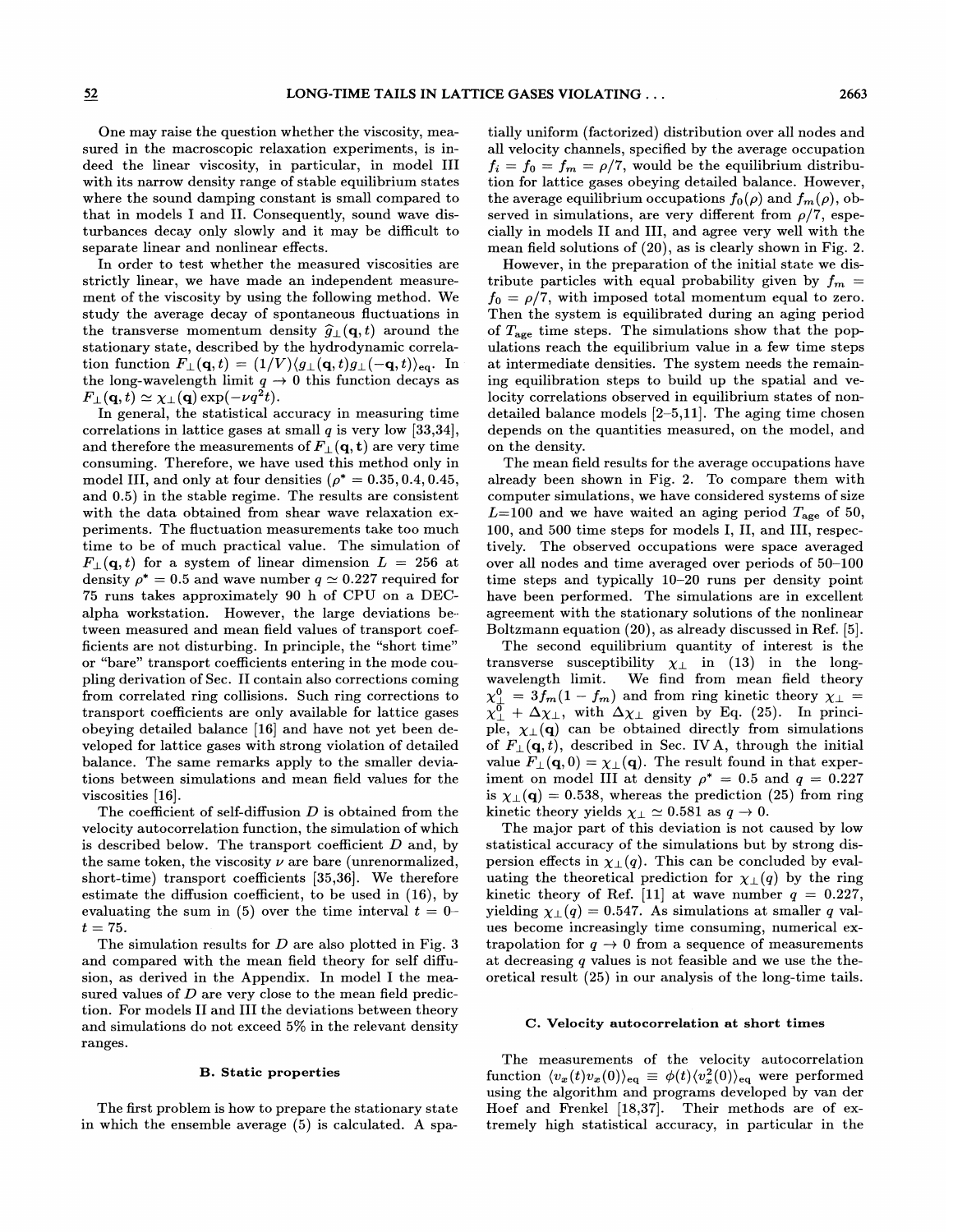intermediate- and long-time regimes.

The velocity autocorrelation function appears to be very sensitive to the equal time velocity and spatial correlations existing in the equilibrium state of nondetailed balance models. In order to obtain convergent results it appears necessary to use long equilibration periods. We typically take  $T_{\text{age}} = 750{\text -}1000$  time steps in all models and even longer in model III at densities close to the stability thresholds  $\rho^* = 0.33$  and 0.67, where  $T_{\text{age}} = 1500$ was chosen. To discuss the simulation results we distinguish three regimes: short, intermediate, and long-times; we start with short times.

In the Appendix the mean field result  $\phi(t) = [\phi(1)]^t$  =  $(1-\omega_D)^t$  has been discussed. In detailed balance models this relation is exact for  $t = 1$  and 2 [18]. The simplest mechanism to build up dynamical correlations is the recollision, which requires at least two time steps to be completed. Consequently, the resulting correlations can only be observed *after* the second time step, i.e., at  $t = 3$ , as times are registered just *before* the collisions are taking place.

The same argument applies to dynamic correlations in lattice gases that violate detailed balance. However, the value of  $\phi(1)$  is affected by the existing static correlations between the tagged particle and the fluid particles, colliding at a single node. Consequently, the mean field value  $\phi(1) = (1 - \omega_D)$  is no longer exact. A comparison of the mean field and simulation values of  $\phi(1)$  shows that the deviations are small. In model I the deviations are 2% in the intermediate density range  $\rho^* = 0.4 - 0.7$  and much smaller  $({\sim 0.5\%)$  at low and high densities. In model II the corresponding deviations increase from  $0.2\%$  at reduced density  $\rho^* = 0.1$  to 2.6% at  $\rho^* = 0.5$  and to 3.2% at  $\rho^* = 0.7$ . Finally, in the stable density range of model III the deviations are less than 0.2%. We have also verified that the mean field relation  $\Delta = \phi(2) - \phi(1)^2 = 0$ , which is exact in detailed balance models, no longer holds and that  $\Delta$  constitutes a substantial fraction of  $\phi(2)$  in all cases studied.

#### D. Cage efFect

Model III, the lattice gas with the strongest violation of detailed balance, shows a cage effect at intermediate times, i.e., the velocity of the tagged particle shows negative correlations in the time interval  $5 \le t \le 25$ , in the whole density range  $0.33 \le \rho^* \le 0.67$  of stable uniform equilibrium states. This is shown in Fig. 4, where we have plotted the velocity autocorrelation function  $\phi$  multiplied by t for model III at densities  $\rho^* = 0.35, 0.4, 0.5, 0.6,$ and 0.65 (from top to bottom). In models I and II the velocity autocorrelation function  $\phi(t)$  remains positive at all times. Positivity of  $\phi(t)$  is also observed in all lattice gases with detailed balance.

The appearance of a cage effect in the velocity autocorrelation function, which, as far as we know, has never been observed. before in lattice gases, is an interesting effect that also occurs in continuous classical fluids at high densities. In high-density configurations a tagged particle is "trapped" in a tight cage formed by surround-



FIG. 4. Cage effect (negative velocity correlations) in the velocity correlation function  $t\phi(t)$  in model III at densities  $\rho^* = 0.35, 0.4, 0.5, 0.6,$  and 0.65, from top to bottom.

ing fluid particles, from which it can escape only slowly. However, for the model we are dealing with, the result is the opposite, the cage effect being more pronounced at lower densities rather than at higher ones.

The physical processes creating the cage in lattice gases without detailed balance are not yet understood and a quantitative ring kinetic theory for the velocity autocorrelation function is still lacking. For lattice gases obeying detailed balance, Brito  $et$  al.  $[15,16]$  have developed a ring kinetic theory that is in good agreement with the simulated velocity autocorrelation function. It would be interesting to investigate whether ring kinetic theory would be able to account in a qualitative manner, or perhaps even quantitatively, for the cage effect in model III.

## E. Long-time tails

The phenomenological mode coupling theory of Sec. II predicts a time dependence of the velocity autocorrelation function as  $t^{-1}$ . In order to illustrate this result we have plotted in Fig. 5 the velocity autocorrelation function as a function of time for model I at reduced density  $\rho^* = 0.7$ . The circles are the simulation results and the solid line is a  $t^{-1}$ -decay, plotted as a reference



FIG. 5. Natural logarithm of the velocity autocorrelation function for model I at density  $\rho^* = 0.7$ . The circles are the simulation results and the solid line is a  $t^{-1}$  line shown for reference. In the inset the velocity autocorrelation function multiplied by t is plotted versus t. The lattice size is  $500 \times 500$ , the equilibration time 1000, and the number of runs is 250.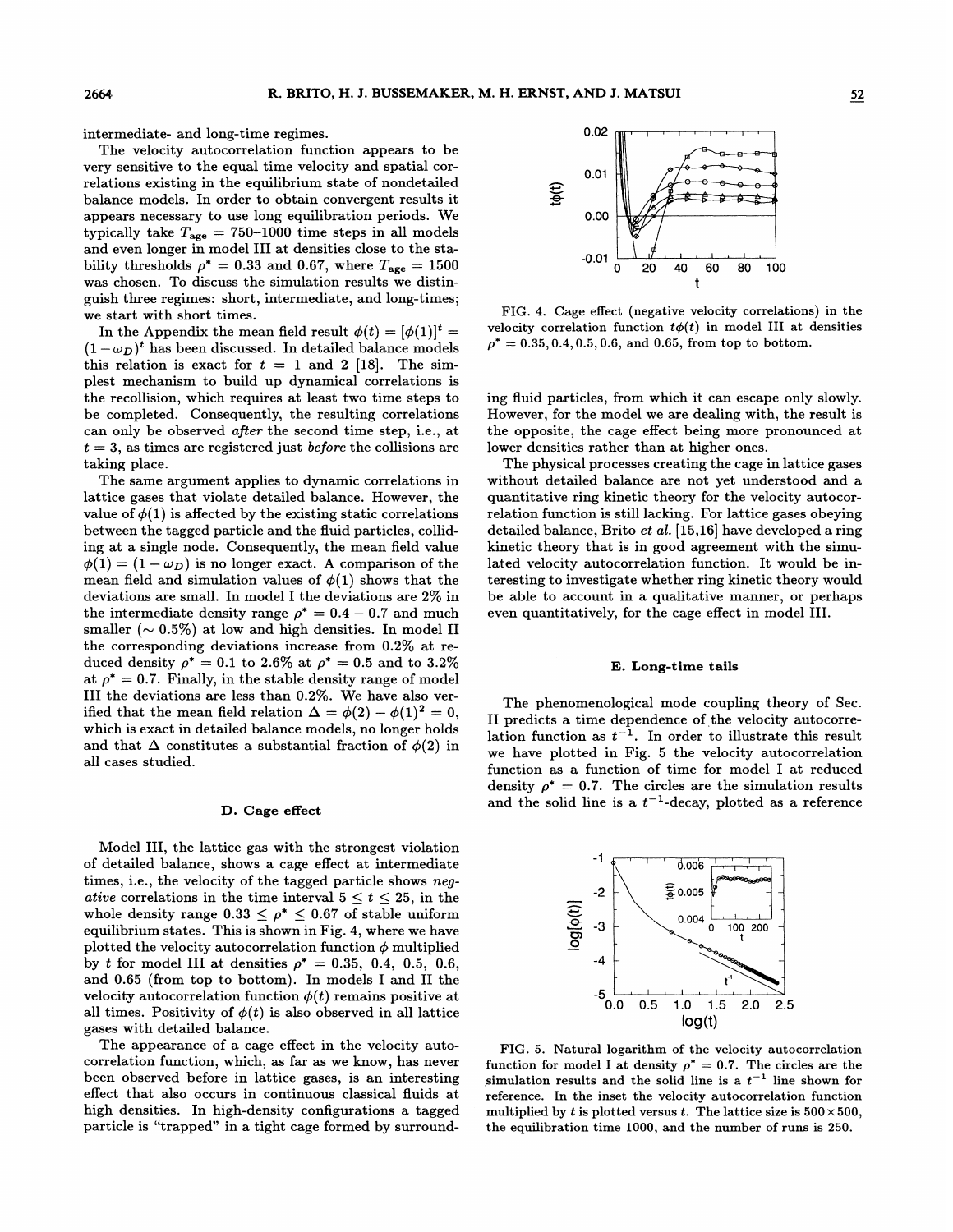line. During the first time steps the velocity autocorrelation function shows an exponential decay, predicted by the mean field theory (see the Appendix). At later times  $\phi(t)$  approaches the mode coupling result  $t^{-1}$ . The inset of Fig. 5 shows the velocity autocorrelation function multiplied by time  $t$  as a function of  $t$ , so the asymptotic time regime is transformed into a horizontal line. We see that that regime is reached for times longer than 50.

The amplitude of long-time tail (16) in the velocity autocorrelation function  $\phi(t) \sim A/t$  is given by the mode coupling expression

$$
A = \left(\frac{\chi_{\perp}v_0}{6\rho f_m}\right)\frac{1}{4\pi(D+\nu)}.\tag{26}
$$

The amplitudes of the long-time tail of  $\phi(t)$  measured in computer experiments are shown in Fig. 6. They are compared with the above prediction, where the coefficients are calculated or measured by more and more accurate methods, as follows:

(i) In the simple mean field theory of Sec. IIIB, which neglects all static correlations, the occupation number of moving particles in Eq. (26) is given by the mean field solution  $f_m$  of Eq. (20) (see Fig. 2). The transverse susceptibility is given by  $\chi^0_{\perp} = 3f_m(1 - f_m)$  and the mean field transport coefficients  $D$  and  $\nu$  are shown in Fig. 3. This results into a mean field prediction for A shown as a dotted line in Fig. 6. In models I and II the mean field theory agrees with the simulations within error bars for reduced densities  $\rho^* > 0.5$ . For smaller densities the sim-



FIG. 6. Amplitudes of the long-time tail of the velocity autocorrelation function. Circles are the simulation results with the corresponding error bars, obtained by fitting  $t\phi(t)$ to a constant at long-times. The lines represent the mode coupling expression Eq. (26) evaluated in different approximations: dotted lines are obtained from mean field  $\chi_{\perp}$ , D, and  $\nu$  values; dashed lines are from mean field  $D$  and  $\nu$  values and ring kinetic  $\chi_{\perp}$  values; solid lines are from simulated  $\nu$ and D values and ring kinetic  $\chi_{\perp}$  values.

ulation results are systematically outside the error bars and smaller than the mean field predictions. In model III mean field theory disagrees with the simulations at all densities.

(ii) At the next level of refinement we use the susceptibility  $\chi_{\perp} = \chi_{\perp}^0 + \Delta \chi_{\perp}$  predicted by ring kinetic theory with  $\Delta\chi_{\perp}$  defined in Eq. (25). However, we still use mean field values for  $f_m$ ,  $\nu$ , and D. This prediction for the amplitude is represented by a dotted line in Fig. 6. The effect of the  $\Delta \chi_{\perp}$  correction is small in models I and II, i.e., a slight decrease of the predicted amplitude of 2.2% at  $\rho^* = 0.3$  and 0.7% at  $\rho^* = 0.4$  in model I and a slight increase of 4.3% at  $\rho^* = 0.3$  and 1.3% at  $\rho^* = 0.4$ in model II. It leads to slightly better (model I) or slightly worse (model II) agreement between theory and simulations. However, in model III the corrections  $\Delta \chi_{\perp}$  from ring kinetic theory are substantial (see Fig. 6) and lead to a decrease of the amplitude of 19%, 22%, and 25% at reduces densities  $\rho^* = 0.35, 0.4,$  and 0.5, respectively. This constitutes a great improvement for the agreement between theory and simulations.

(iii) As already mentioned in Sec. IV A, the mean field predictions for the transport coefficients are rather poor (10—20%) at low and high densities in models I and II and increase to  $23\%$  in model III. In our final comparison of simulated long-time tails with the amplitude from mode coupling theory, we replace the transport coefficients in Eqs. (16) and (25) by their simulated values, described in Sec. IVA. Simulated transport coefficients are in most cases larger than the mean filed values, so the amplitude of the long-time tail decreases and makes the agreement with the simulated velocity autocorrelation function better. The resulting predictions for the amplitudes are shown by the solid line in Fig. 6. There is good agreement between theory and simulations of the long-time tail of the velocity autocorrelation function in lattice gas with weak or strong violation of the detailed balance conditions.

## V. CONCLUSION

The main goal of this paper on long-time tails is to perform and analyze a consistent set of computer simulations, in which not only the long-time tail of the velocity autocorrelation function has been measured but in which also all phenomenological coefficients, entering in the mode coupling expressions for these tails, are obtained from independent computer experiments. These quantities are the shear viscosity, measured from the decay of macroscopic decay of shear waves, and the selfdiffusion coefficient, obtained by integrating the velocity autocorrelation function. Moreover, we have measured by simple counting the equilibrium occupations of moving and rest particle states, as well as the equilibrium susceptibilities, which are the Fourier transforms of the pair correlation functions. On the theoretical side we have extended the mode coupling theory of [19,18] to nondetailed balance models. The result for the amplitude of the long-time tail differs in two key static quantitiesthe average occupation of moving particles  $f_m$  and the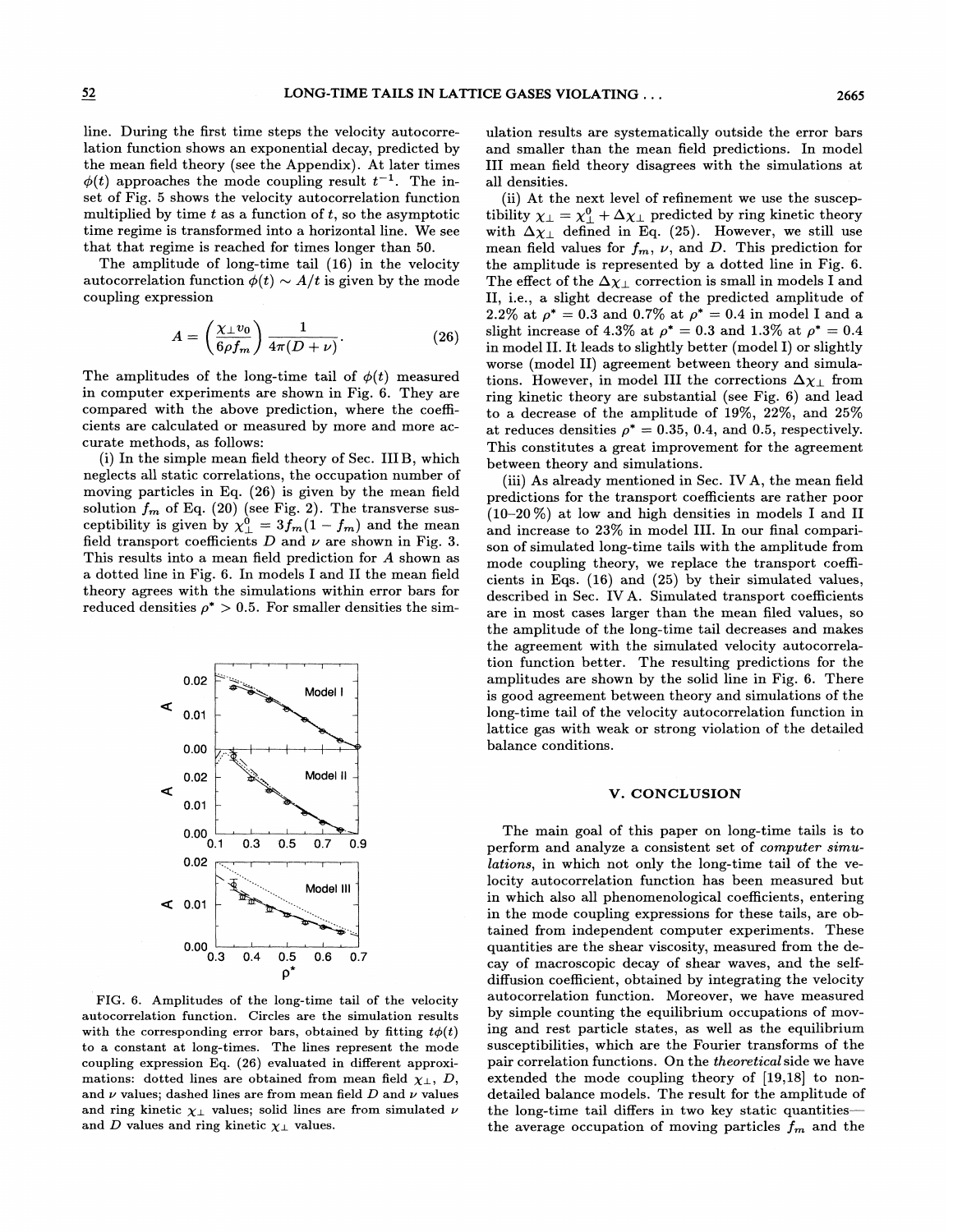transverse susceptibility  $\chi_{\perp}$ —from the corresponding results for detailed balance models. Furthermore, we have calculated all transport coefficients, susceptibilities, and average occupations from the available mean field and ring kinetic theories.

The ring kinetic theory of [11,8] gives excellent agreement with the computer simulations for all three models studied and for all density ranges of interest. If one would use instead the mean field values for the static and transport coefficients entering in the amplitude of the long-time tail, the predicted long-time tail would be strongly at variance with the simulation results.

The velocity autocorrelation function in one of the nondetailed balance models studied here shows the so-called cage effect, i.e., negative velocity correlations, an effect very familiar in the theory of dense classical fluids. This is, to our knowledge, the first time that such cage effects have been observed in lattice gases with only zero range interactions.

The relatively large deviations between mean field predictions and simulated values of the transport coefficients in Fig. 3, in particular in model III, as well as the observed cage effect remain unexplained. It would be very interesting to investigate whether the existing deviations can be explained by extending the ring kinetic theory of Ref.  $[11,8,13]$  to transport coefficients in nondetailed balance models.

### **ACKNOWLEDGMENTS**

The authors are very grateful to D. Frenkel and M. van der Hoef, who have made their computer codes for simulating the velocity autocorrelation function in lattice gas automata available to us, without which this investigation would not have been possible. R.B. acknowledges support by DGICYT (Spain) under Contract No. PB91-0378 and a grant of the Ministerio de Educacion (Spain). H.J.B. is financially supported by the "Stichting voor Fundamenteel Onderzoek der Materie," which is sponsored by the "Nederlandse Organisatie voor Wetenschappelijk Onderzoek." M.H.E. acknowledges financial support from the Offices of International Relations from Complutense and Utrecht University for a visit to Complutense University. J.M. acknowledges support from Kanazawa University, which enabled him to spend a year at Utrecht University.

## APPENDIX: TAGGED PARTICLE PROPERTIES <sup>4</sup>

The dynamics of a single tagged particle in a fluid of untagged particles is described in Refs. [17,18]. Mean field theory for the velocity autocorrelation function and the coefficient of self-diffusion in detailed balance models has been developed in Ref. [27]. Here we only indicate

the modifications with respect to Ref. [27] resulting from the violation of detailed balance. The velocity autocorrelation function  $\phi(t)$ , defined in (16), is in mean field theory given by

$$
\phi(t) = (\phi(1))^t \equiv (1 - \omega_D)^t. \tag{A1}
$$

Consequently, the diffusion coefficient follows from  $(5)$  as

$$
D = \langle v_x^2(0) \rangle_{\text{eq}} \left( \sum_{t=0}^{\infty} \phi(t) - \frac{1}{2} \right)
$$
  
=  $\langle v_x^2(0) \rangle_{\text{eq}} \left( \frac{1}{\omega_D} - \frac{1}{2} \right).$  (A2)

The tagged particle dynamics is described by the socalled maximally random collision rules [27]. To calculate  $\phi(1)$  we need the expected velocity  $\overline{\mathbf{v}}(1|\mathbf{c}_0) \equiv (1-\omega)\mathbf{c}_0$  of a tagged particle with initial velocity  $c_0$  after one time step. In an encounter of p particles at node r with input configuration  $s(r) = \{s_i(r), i = 0, 1, 2, ...\}$  and  $p = \rho(s) = \sum_i s_i(\mathbf{r})$ , the tag is with equal probability on any of the p occupied output states  $\sigma_i(\mathbf{r})$  and the expected postcollision velocity of the tagged particle is  $(1/p) \sum c_i \sigma_i(\mathbf{r}) = \mathbf{g}(\sigma) / \rho(\sigma) = (1/p) \sum_i c_i s_i(\mathbf{r}).$ In mean field approximation the probability to have a precollision configuration  $s(r)$ , given that the tag is on the incoming velocity  $c_{i0}$ , reads

$$
\bar{F}_0(s) = \prod_{j \neq j_0}^{6} f_j^{s_j} (1 - f_j)^{1 - s_j}, \qquad (A3)
$$

where  $f_i$  is the stationary solution of Eq. (20). The expected velocity  $\bar{v}(1|c_{i0})$ , summed over all p-tuple collisions, i.e., over all configurations  $s(r)$  with the incoming tag in channel  $c_{i0}$ , is then

$$
\overline{\mathbf{v}}(1|\mathbf{c}_{j0}) = \sum_{s} \left(\frac{\mathbf{g}(s)}{\rho(s)}\right) \overline{s}_{j0} \overline{F}_0(s) \mathbf{c}_{j_0} \equiv (1-\omega) \mathbf{c}_{j0}. \quad (A4)
$$

This quantity can be calculated following [27] with the result

$$
\phi(1) = 1 - \omega_D = (1 - f_0)(1 - f_m)^5 \left\{ 1 + 2x + 2x^2 + x^3 + \frac{1}{5}x^4 + x_0 \left[ \frac{1}{2} + \frac{4}{3}x + \frac{3}{2}x^2 + \frac{4}{5}x^3 + \frac{1}{6}x^4 \right] \right\},\tag{A5}
$$

where x and  $x_0$  are defined as

$$
x = f_m/(1 - f_m), \quad x_0 = f_0/(1 - f_0).
$$
 (A6)